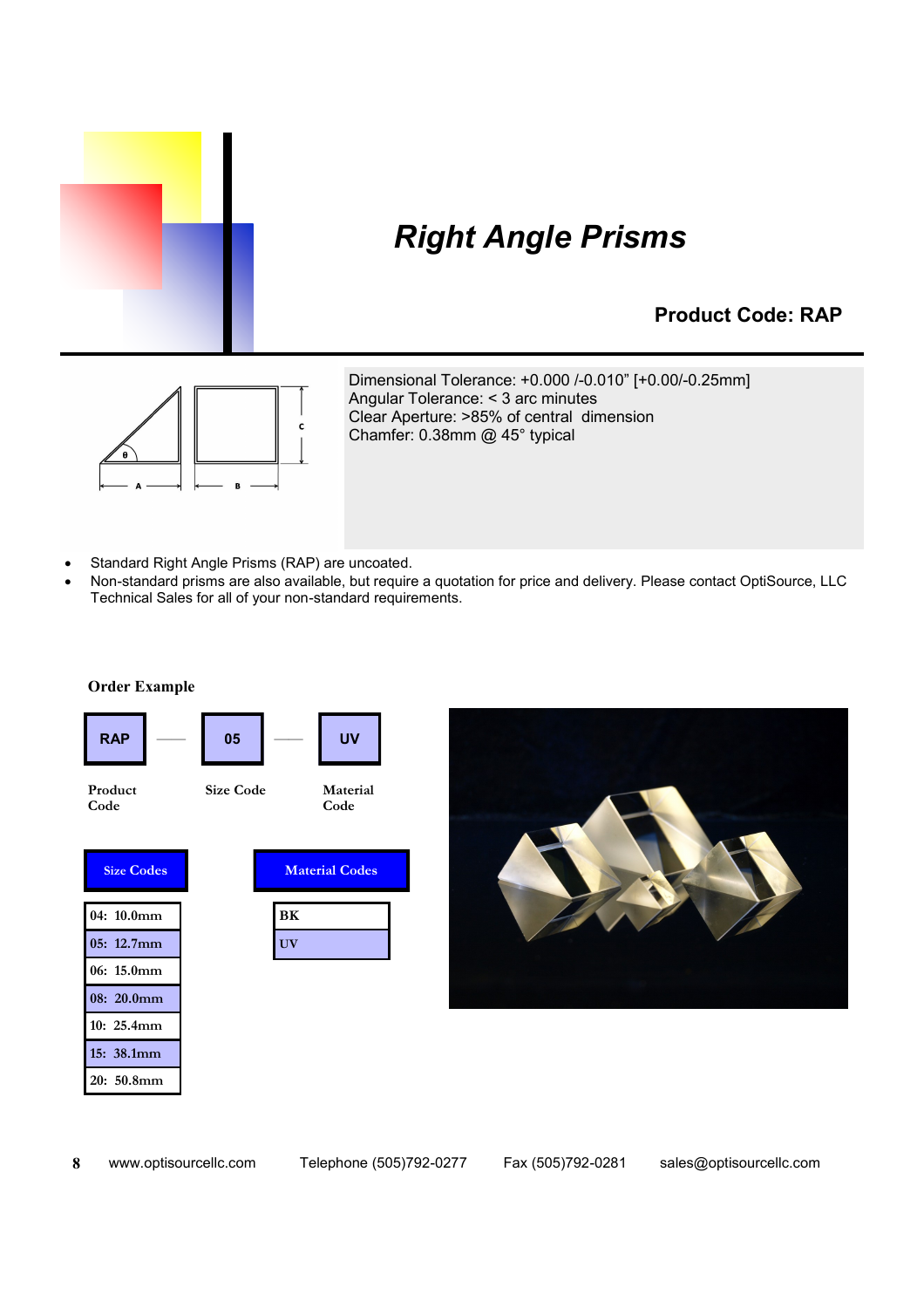



# *Bending/ Folding Prisms*

#### **Product Code: BP / FP**



Dimensional Tolerance: +0.000 /-0.010" [+0.00/-0.25mm] Angular Tolerance: < 3 arc minutes Clear Aperture: >85% of central dimension Chamfer: 0.38mm @ 45° typical

- Standard Bending Prisms (BP) are AR coated on both legs at the customer specified wavelength.
- Standard Folding Prisms (FP) are AR coated on the hypotenuse at the customer specified wavelength.
- Non-standard bending and folding prisms are also available, but require a quotation for price and delivery. Please contact OptiSource, LLC Technical Sales for all of your non-standard requirements.



www.optisourcellc.com Telephone (505)792-0277 Fax (505)792-0281 sales@optisourcellc.com **9**